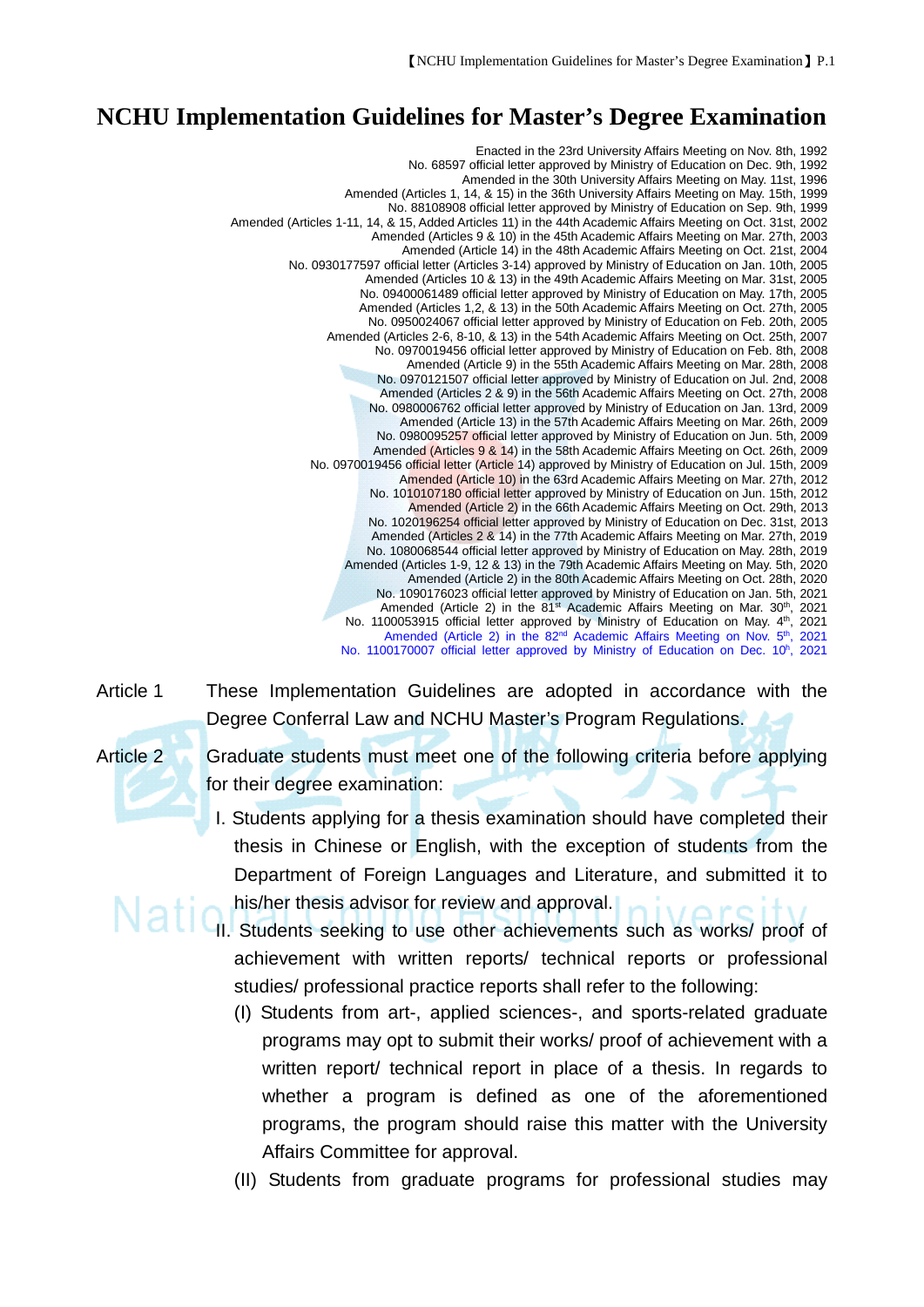submit a professional studies report in place of a thesis. In regards to whether a program is defined as a professional studies program, the program should raise this matter with the University Affairs Committee for approval.

(III) Graduate programs listed in the two previous items may allow works/ proof of achievement with written reports/ technical reports or professional studies report in place of a thesis. For the scope, format, content, and other related regulations, please refer to related regulations issued by the Ministry of Education.

Before applying for the degree examination, students should submit their thesis, works/ proof of achievement with written reports/ technical reports, or professional studies report to their advisors or relevant meetings to ensure the subject and content complies with the professional discipline of the student's major (department or degree program) and then to the Examination Committee members for review by each major (department & degree program) before the examination.

A thesis, work, proof of achievement, written report, technical report, or professional studies report that has already been submitted to obtain a degree in Taiwan or abroad may not be submitted as the thesis, work, proof of achievement, written report, technical report, or professional studies report referred to the first item. This restriction does not apply, however, if NCHU has engaged in institutional collaboration with a university abroad and the two universities have jointly supervised the thesis or dissertation and the two universities have each separately conferred a corresponding degree.

Article 3 Every examination for a Master's Degree from NCHU is held by the Examination Committee. The Examination Committee consists of three to five members; at least one third of the members shall be from universities other than NCHU. The students' spouse or relatives within the third-degree of kinship (including relatives by blood and affinity) are prohibited from acting as the graduate student's thesis advisor or degree examination committee member.

> Members of the Examination Committee are recommended by the thesis advisor, approved by the department/graduate program/degree program, and reported to the NCHU president by the chair of the department/graduate program/degree program. Student's thesis advisor is included in the Examination Committee but is not allowed to be the committee convener. Members of the Examination Committee must specialize in the realm which the graduate student is studying, and must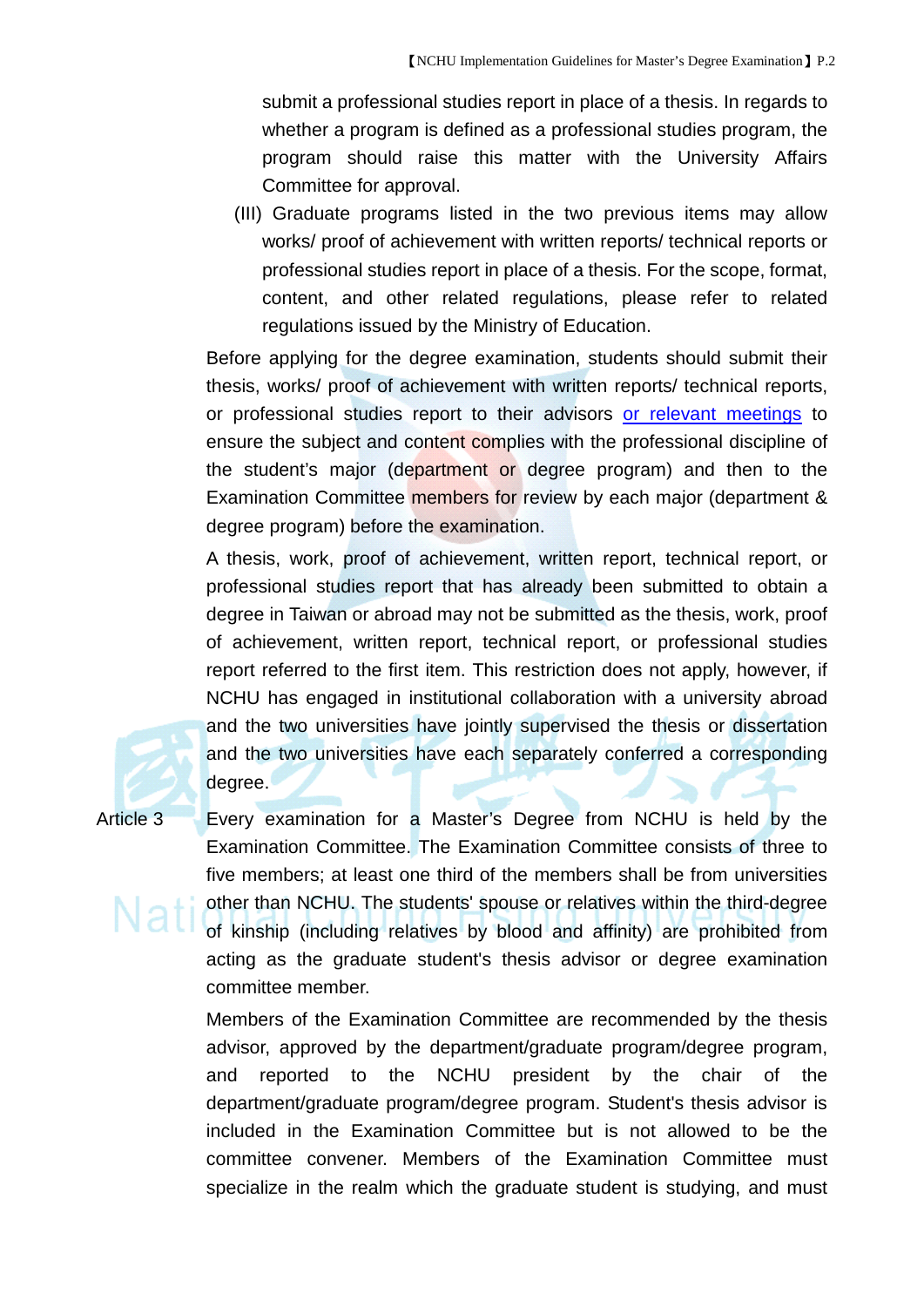fulfill one of requirements below:

- 1. Being or was a professor, an associate professor or an assistant professor.
- 2. An academician or a researcher who is or was a research fellow, associate research fellow or assistant research fellow in Academia Sinica.
- 3. Have obtained a doctoral degree and had outstanding academic performance.
- 4. Have specialties in rare or extraordinary subjects or being abundant in practical experiences and have great academic achievement.

Details regarding qualifications specified in 3 and 4 shall be determined by the general meetings or the academic affair meetings of respective department, institute or college that is awarding the degree.

- Article 4 Students who plan to apply for degree examination must submit their thesis, works/ proof of achievement with written reports/ technical reports, or professional studies report, approved by their thesis professor, and fill out the degree examination application, signed by the chair of the department/graduate program/degree program. It must then be approved by the standing NCHU president, by way of the Academic Office, 20 days before the degree examination date.
- Article 5 The thesis examination date and place for each master's program is co-decided by the Examination Committee and the department/graduate program/degree program.
- Article 6 The degree examination is open to the public, and the Examination Committee recruiter must appoint a person to record the process of the examination. When the Examination Committee scores the performance, all audience members must leave the room. A record of the entire examination process will be kept by each department/graduate program/degree program present. Scores will be sent to the Division of Registrar for record.
- Article 7 The Examination Committee must raise questions regarding the topic during the examination period. The examination length must be adequate, and the written test may be held at another time if necessary.
- Article 8 The recruiter determines the score by averaging scores given by each member of the Examination Committee. Score is shown on a transcript signed by all committee members and the chair of the department/graduate program/degree program. A score of 70 is considered the passing score for all degree examinations. If half of the Examination Committee members give scores below 70, scores given by the rest of committee will not be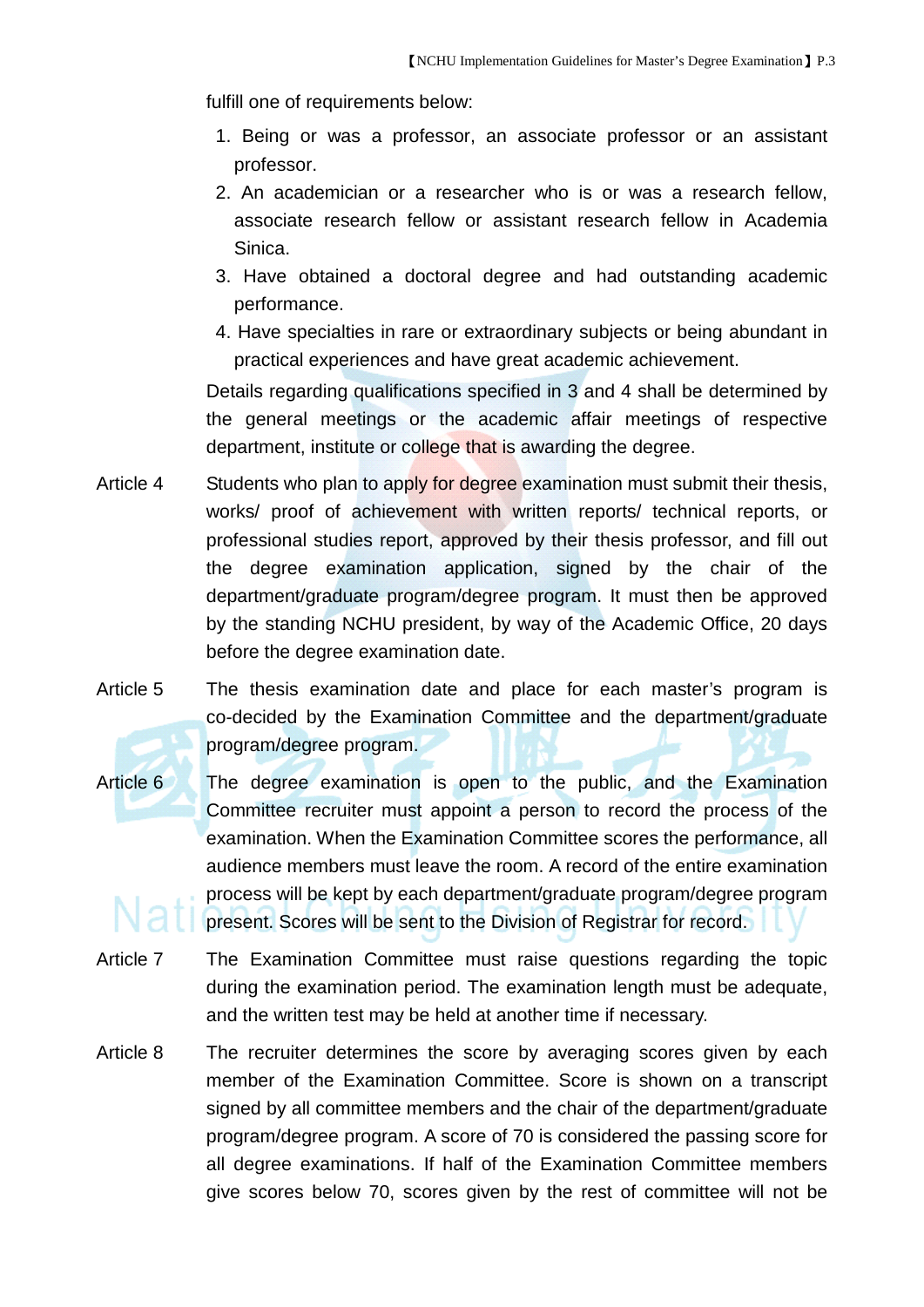considered even though the total average may reach 70. In this case, the student is considered to have failed the degree examination.

All members of the Examination Committee must attend the examination in person, and may not be replaced by others. At least 2/3 of committee members must be present for the examination. At least 3 committee members must attend the examination. At least 1/3 of the committee members present at the examination must come from universities other than NCHU.

Article 9 Graduate students who wish to take the degree examination must submit their Degree Examination Result Notice before the end of August (submitted in the second semester) or the beginning of the second semester (submitted in the first semester). Those who have passed the examination and fulfilled all graduation requirements shall complete the 'Procedures for Leaving School." In this case, the students' graduation date is the end of the final exam months (either June or January).

> For students who complete the 'Procedures for Leaving School" before the final exam months (January or June) and who have taken no credit courses other than Thesis Writing during that semester, the date of degree awarded is based on the actual time when the Procedures for Leaving School are completed.

> Students who fail to submit the Degree Exam Result Notice and complete the 'Procedures for Leaving School" before the deadline are required to register for the next semester. The date of degree awarded is based on the actual time when the Procedures for Leaving School are completed.

> A thesis, written report, technical report, or professional studies report with passing score, signed by the examination committee, must be attached to the said notice. Record of failing score is sent to the Office of Academic Affairs by the department/graduate program/degree program for record. Students who fail the examination may retake the examination in the next semester or next year if it is within the permitted length of study. If the score of the second exam is above 70, the exam score is still recorded as 70. Students who fail the second degree examination must withdraw from the program.

Article 10 Graduate students who, for acceptable reasons, cannot attend the thesis examination on schedule must submit the 「Thesis Examination Cancel Notice  $\mu$  before thesis examination provided that it is within the permitted length of study. The said notice shall be signed by the thesis advisor and chair of the department/graduate program/degree program, and sent to the Division of Registrar. Students who complete the aforementioned